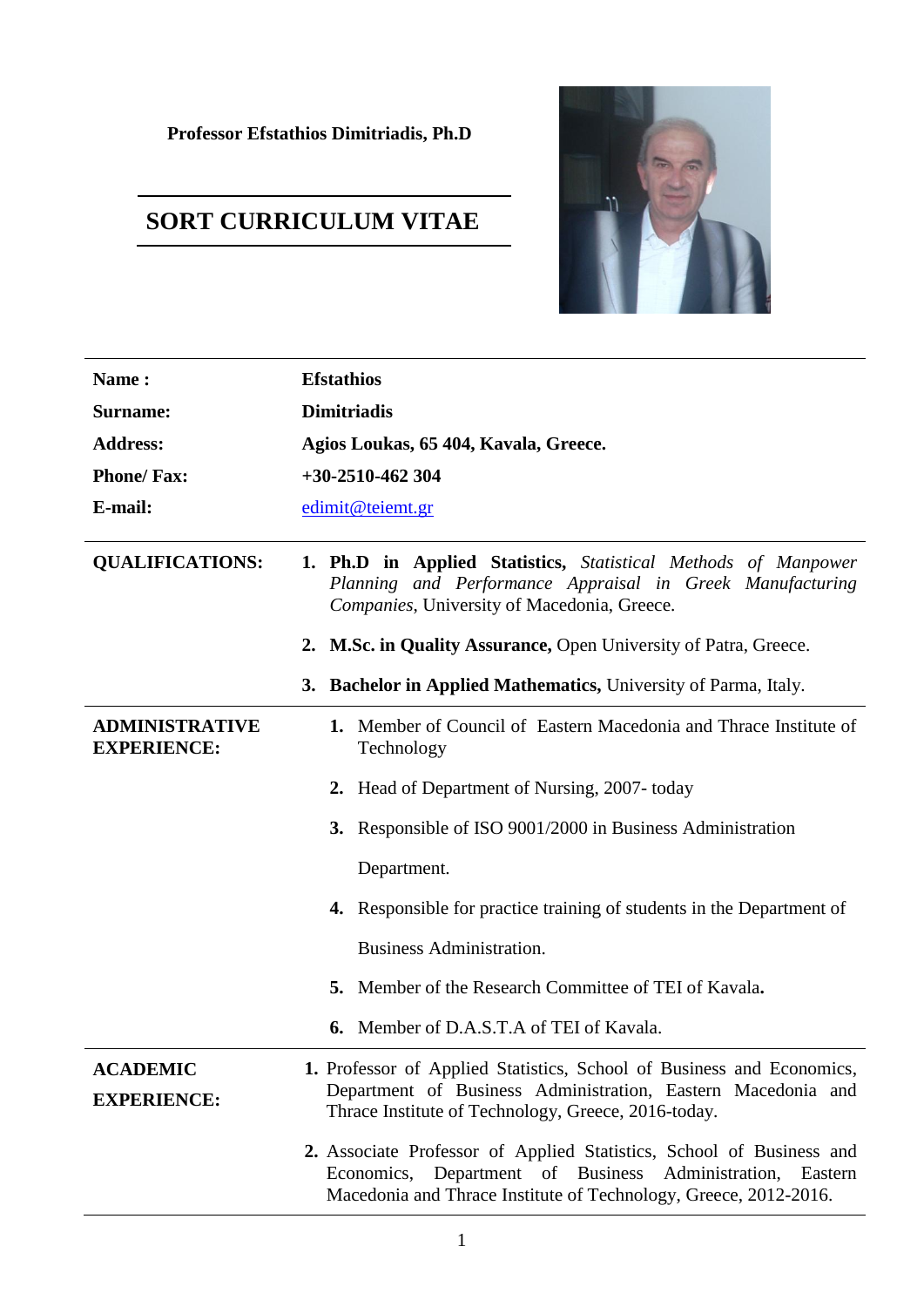|                         | 3. Assistance Professor of Applied Statistics, School of Business and<br>Economics, Department of Business Administration, Eastern<br>Macedonia and Thrace Institute of Technology, Greece, 2006-2012.                                                                                                                                           |
|-------------------------|--------------------------------------------------------------------------------------------------------------------------------------------------------------------------------------------------------------------------------------------------------------------------------------------------------------------------------------------------|
|                         | 4. Lecturer of Applied Statistics, School of Business and Economics,<br>Department of Business Administration, Eastern Macedonia and<br>Thrace Institute of Technology, Greece, 1993-2006.                                                                                                                                                       |
|                         | 5. Part time Lecturer (academic staff) in Business Administration and<br>Accountancy Department, Eastern Macedonia and Thrace Institute of<br>Technology, 1986-1993.                                                                                                                                                                             |
|                         | <b>6.</b> Academic staff of Greenwich University in cooperation with TEI of<br>Kavala, M.Sc in Finance and Financial Information Systems, 2001-<br>2012.                                                                                                                                                                                         |
|                         | <b>7.</b> Academic staff of Postgraduate Programs (M.B.A, Innovation and<br>Entrepreneurship, Oil and Gas Technology, Management in Water<br>Resources in Mediterranean, Social Management)                                                                                                                                                      |
| <b>COURSES:</b>         | In undergraduate Programs<br>1. Descriptive Statistics<br>2. Inferential Statistics<br><b>3.</b> Research Methods<br>4. Mathematics<br>5. Multivariate Data Analysis<br><b>6.</b> Econometrics<br><b>In Postgraduate Programs</b><br>1. Research Methods<br>2. Foundation of Scholarships<br>3. Data Analysis with the use of S.P.S.S and LISREL |
| <b>RESEARCH</b>         | <b>Applied Statistics in:</b>                                                                                                                                                                                                                                                                                                                    |
| <b>INTERESTS:</b><br>1. | Tourism                                                                                                                                                                                                                                                                                                                                          |
| 2.                      | Finance                                                                                                                                                                                                                                                                                                                                          |
| 3.                      | Marketing                                                                                                                                                                                                                                                                                                                                        |
| 4.                      | <b>Business and</b>                                                                                                                                                                                                                                                                                                                              |
| 5.                      | Economics                                                                                                                                                                                                                                                                                                                                        |
| <b>AWARDS:</b>          | 1. First prize for the work "HR System- Organizational Culture and<br>Product Innovation", Bo, Norway, 2007.                                                                                                                                                                                                                                     |
|                         | 2. Third prize for the work "Room for River- Blue Energy", Coibra,<br>Portugal, 2011.                                                                                                                                                                                                                                                            |
|                         | 3. Third prize for the work "Innovation in fast food services",<br>Girona, Spain, 2008.                                                                                                                                                                                                                                                          |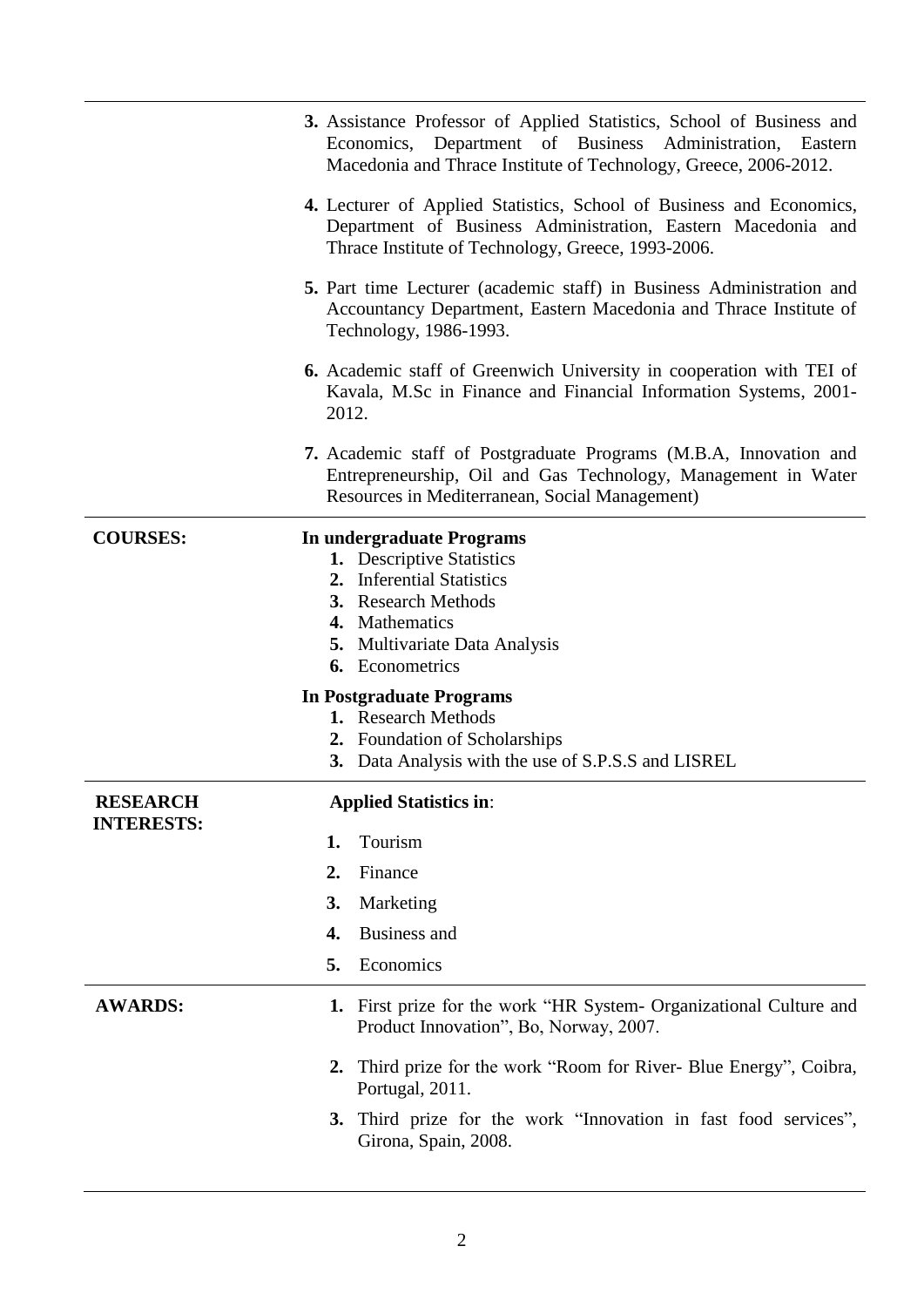| <b>LANGUAGES:</b>                           |             | 1. Greek (native)                                                                                                                                                                                                                                                               |
|---------------------------------------------|-------------|---------------------------------------------------------------------------------------------------------------------------------------------------------------------------------------------------------------------------------------------------------------------------------|
|                                             |             | 2. Italy (fluent)                                                                                                                                                                                                                                                               |
|                                             |             | 3. English (good)                                                                                                                                                                                                                                                               |
| <b>BIBLIOGRAPHY:</b>                        | 1.          | Dimitriadis, E. (2002). <i>Descriptive Statistics</i> , Athens, Kritiki.                                                                                                                                                                                                        |
|                                             | $2_{\cdot}$ | Dimitriadis, E., (2010). Statistical Applications with the use of<br>S.P.S.S and LISREL, Athens, Kritiki.                                                                                                                                                                       |
|                                             | 3.          | Dimitriadis, E., (2012). Descriptive Statistics and Statistical<br>Applications with the use of S.P.S.S and LISREL, Athens, Kritiki.                                                                                                                                            |
| <b>PUBLICATIONS-</b>                        |             | <i>I.</i> Dimitriadis, E., Kaltsidou, D., Papadopoulos, D. (2015).<br>PERCEIVED QUALITY, SATISFACTION AND BEHAVIORAL                                                                                                                                                            |
| <b>CONFERENCES</b><br><b>ABOUT TOURISM:</b> |             | INTENTION OF BULGARIAN TOURISTS WHO VISITED<br>KAVALA AND THASSOS. TOURISMOS: An International<br>Multidisciplinary Journal of Tourism. TOURISMOS:<br>An<br>International Multidisciplinary Journal of Tourism, 11(2).                                                          |
|                                             |             | 2. Dimitriadis, E., Sarafodou, A., Kaltsidou, D. (2014). The impact<br>of effective HRM Practices on Job Satisfaction: The case of<br>National Bank of Greece. International Journal of Economics and<br>Business Administration, II(2).                                        |
|                                             |             | 3. Chatsoudes, D., Papadopoulos, D., Dimitriadis, E.(2015).<br>Investigating the impact of corporate social responsibility policies.<br>International Journal of Law and Management, 57(4).                                                                                     |
|                                             |             | 4. Dimitriadis, E., Papadopoulos, D., Kaltsidou, D. (2013).<br>Attitudes towards Tourism Development: Residents' Perception in<br>the Islands of Lemnos and Hydra. TOURISMOS: An International<br>Multidisciplinary Journal of Tourism.                                         |
|                                             |             | 5. Papadopoulos, D and <b>Dimitriadis, E</b> . (2011). Quality-Satisfaction<br>and Intention of Faith in a cross- cultural festival. Journal of<br>Travel and Tourism Research.                                                                                                 |
|                                             |             | <b>6. Dimitriadis, E.</b> (2005). The impact of the E.U enlargement on the<br>Greek Tourism, Industrielles Management, AUSTRIA, 149-161.                                                                                                                                        |
|                                             |             | 7. Dimitriadis, E., Kaltsidou, D. (2009). Factors that affect the<br>choice of tourist destination for Greeks. 4th International<br>Scientific Conference "Planning for the Future - Learning from the<br>Past: Contemporary Developments in Tourism, Travel &<br>Hospitality". |
|                                             |             | 8. Dimitriadis, E., Karasavvoglou, A. (2000). Aspects of Island<br>Tourism in North Aegean: The Case of Thasos. International<br>Scientific Conference on Tourism on Islands and Specific<br>Destinations, Chios 14-16 December 2000. pp.1-16.                                  |

**9. Dimitriadis, E., Mandilas,m A., Spiridis, T.** (2007). The impact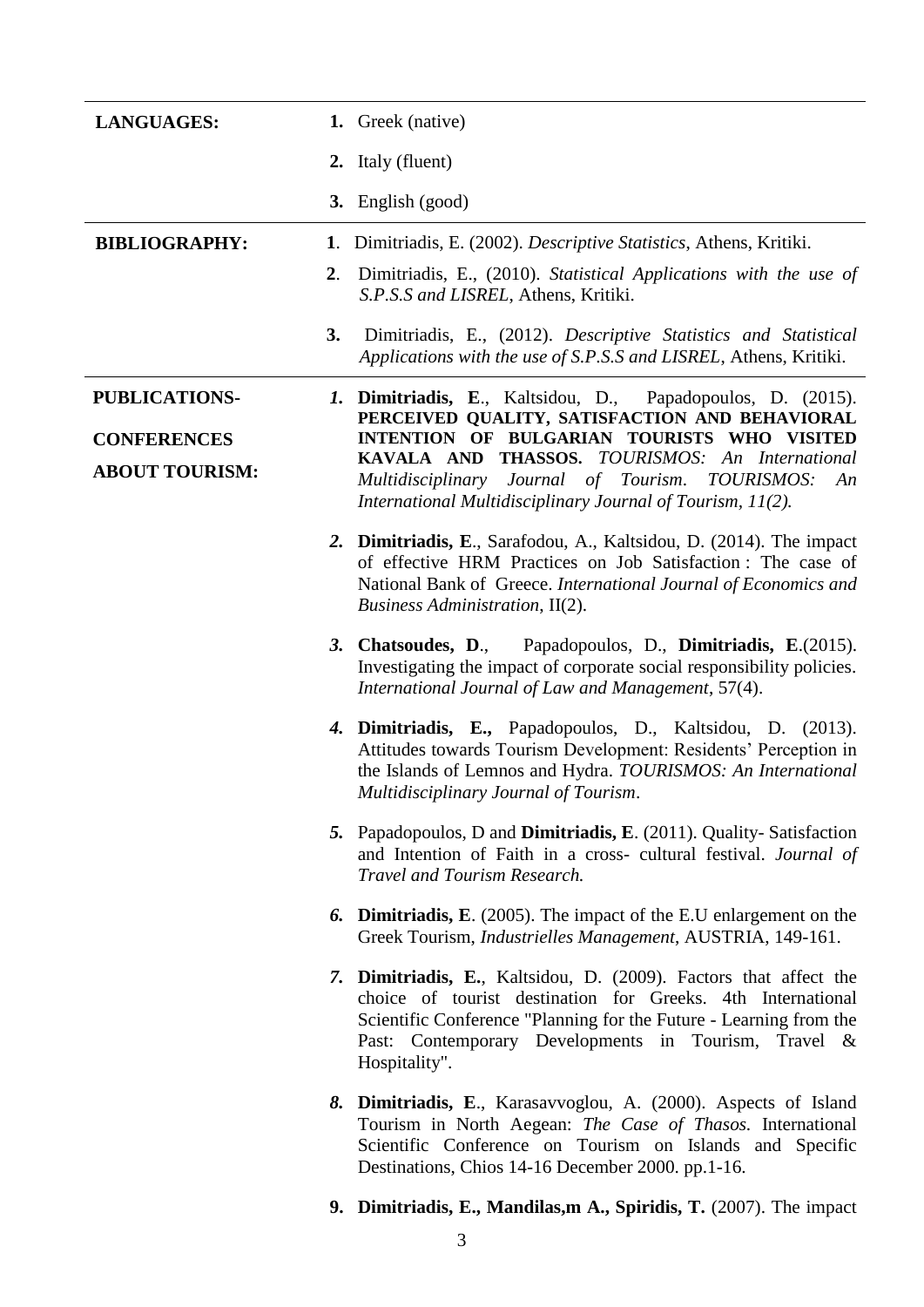of tourism in small societies: The case of Thassos Island, Plastira Lake and Agia Napa (Cyprus).  $20<sup>th</sup>$  Panhellenic Statistics Conference, 11-15 April 2007, Nicosia (Cyprus). pp.147-154.

- **10.** Karasavvoglou, A., **Dimitriadis, E** .(1998). Problems and perspectives of tourism in Island of Thassos: An Empirical Research. 1<sup>st</sup> Conference of Developmental Perspective, Thassos, 4-6 September 1998.
- *11.* **Dimitriadis, E., Gianniou, M., Bourdouvali, I**. (2003). The Social profile and the satisfaction of the customers of the ski resort center of Falakron (Drama). 4<sup>th</sup> Conference of Greek Hellenic Company of Athletic Management, 28-30 November 2003, Piraeus, pp.71-73.
- **12. Dimitriadis, E.,** Kaltsidou, D., Papadopoulos, D. (2013). Perceived Quality, Satisfaction and Behavioral Intention of Bulgarian tourists visiting Kavala and Thasos. Conference of Sports - Environment - Tourism Development and SMEs, Kavala 4-5 April 2013.
- *13.* **Dimitriadis, E**., Mandilas, A and Maditinos, D. (2011). Evaluation of E-Banking Dimensions by Greek Customers. *European Research Study*, XIV(1), 1-11.
- *14.* Papadopoulos, D., **Dimitriadis, E**., Chatzoudes, D. and Andreadou, O. (2011). The impact of corporate social responsibility policies on perceptions and behavioral intention of Greek consumers. *Scientific Bulletin of Economic Sciences*, 10(1), 93-102.
- *15.* Maditinos, D., Sarigiannidis, L., **Dimitriadis, E**. (2010). The role of perceived risk on Greek internet users" purchasing intention: an extended TAM approach. *Int. J. Trade and Global Markets, 3(1), 99-114.*
- *16.* Chatzoudes, D., Chatzoglou, P. and **Dimitriadis, E**. (2010). The impact of supply chain integration on business performance. *Practical Issues in Management & Economics*, 3(1), 12-27.
- 17. Δημητριάδης, Ε., Παπαδόπουλος, Δ. (2010). Ανάπτυξη και επικύρωση ερευνητικού εργαλείου για τη μέτρηση της αντίληψης και των συναισθημάτων των μεταναστών για την Ελλάδα και τους Έλληνερ. *Σύγχρονη Κοινωνία Εκπαίδευζη και Ψυχική Υγεία,* 3, 120-133.
- *18.* Chatzudes, D., Karasavvoglou, A., **Dimitriadis, E**., Nikolaidis, M. (2009). Greek Direct Investment in Turkey: An Empirical Survey. *International Journal of Policy and Economics*, 2(1), 69-85.
- *19.* Maditinos, D., Theriou, N., **Dimitriadis, E**. (2009). The effect of Mergers and Acquisitions on the Performance of Companies. The Greek Case of Ioniki-Laiki Bank and Pisteos Bank. *European*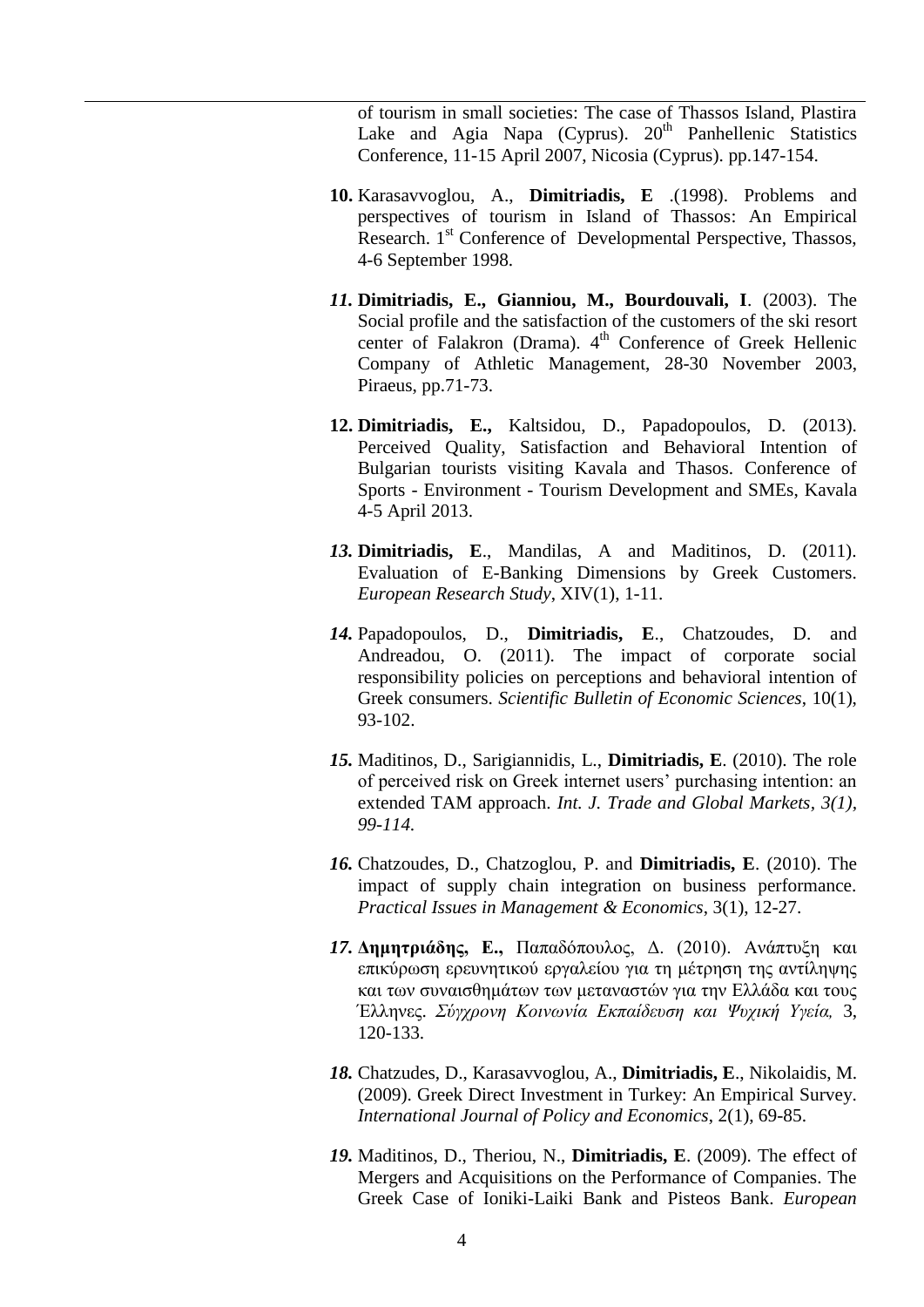*Research Studies*, XII (2), 111-130.

- *20.* Mandilas, A., Maditinos, D., **Dimitriadis, E** and Nikolaidis, M. (2008). Profitability of Constructing Sector and how Market Structure, Cost Structure and Concentration Affect it: The Case of Greece. *Journal of Economy & Business – International Scientific Publications*, 2, 98-122. ISSN: 1313-2555.
- *21.* Μaditinos, D., Sevic, Z., Theriou, N., **Dimitriadis, E.** (2007). The use of Traditional and Modern Value- Based Performance Measures to evaluate Companies' Implemented and Future Strategies in Greek Capital Market: The case of EPS and EVA. *Journal of International Research Publications*, Issue Economy and Business, 2, 34-52.
- *22.* Chatzoglou, P., Theriou, N., **Dimitriadis, E.** (2007). Software Project Management and Planning: The Case of Greek IT Sector. *International Journal of Applied Systemic Studies*, 1(3), 305-316.
- *23.* Chatzoglou, P., Theriou, N., **Dimitriadis, E.** (2005). Software Project Management and Planning: The Case of Greek IT Sector. J*ournal of Applied Systems Studies*, 6(2), 1-8.
- *24.* Theriou, N., **Dimitriadis, E**., Chatzoglou, P. (2004). A proposed framework for integrating the balanced scorecard into the strategic management process, *Operational Research: An International Journal*, 4(2), 147-165.
- *25.* Kaltsidis, T., Kaltsidou, D., **Dimitriadis, E.** (2010). E-banking: The Reasons Which Influence Customer"s Preferences in Greece. 2nd International Conference: *The Economies of Balkan and Eastern Europe Countries in the Changed World*, Kavala, May 7- 9. pp.272-283.
- *26.* Kaltsidou, D., **Dimitriadis, E**., Kaltsidis, T. (2010). Factors motivating the Greek consumers to adopt E-commerce. *Management of International Business and Economics Systems*, Kavala, June 4-6. Rhodes, Greece, 3-5 April 2009. pp.177-192.
- *27.* **Dimitriadis, E.,** Kaltsidou, D. (2009). Ideal Human Resource Management Profile Versus Existing H.R.M Profile in GREEK Manufacturing Industry. 2nd International Conference on Quantitative and Qualitative Methodologies in the Economic and Administrative Sciences, Athens, 24-28 May 2009. pp.89-94.
- *28.* **Dimitriadis, E.,** Kaltsidou, D., Mamalis, S. (2009). The gap between the existing and the ideal H.R.M system: It's impact on the performance of Greek enterprises. *5 th HSSS Conference*, Xanthi, Greece. pp.128-137.
- *29.* Kaltsidou, D., Tompoudi, I., **Dimitriadis, E.** (2009). Measurement of satisfaction of very small companies from their own I.T system. *5 th HSSS Conference*, Xanthi, Greece. pp.889-914.